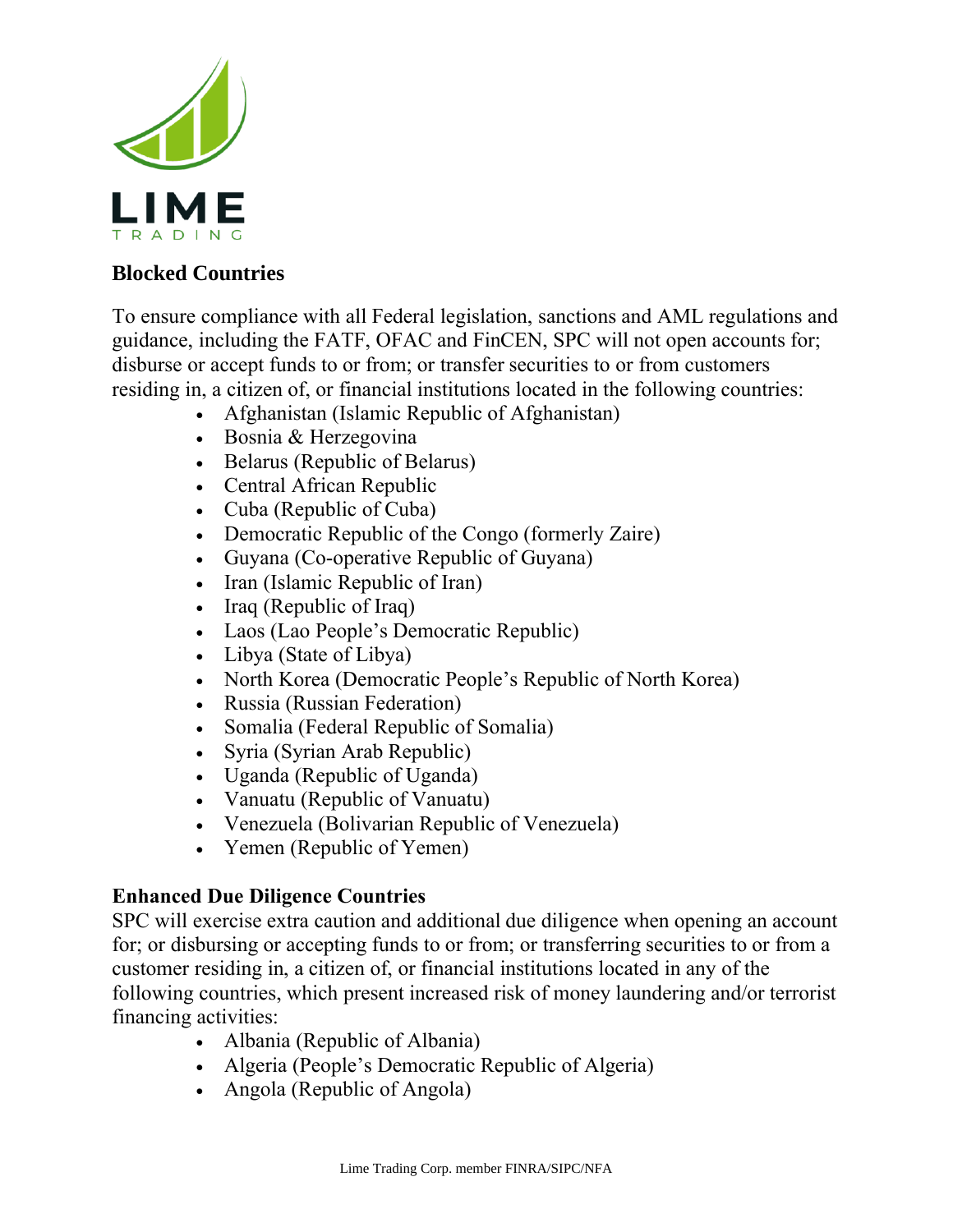

- The Bahamas (Commonwealth of the Bahamas)
- Botswana (Republic of Botswana)
- Burkina Faso
- Burma (Myanmar / Republic of the Union of Myanmar)
- Burundi (Republic of Burundi)
- Cambodia (Kampuchea)
- Cameroon (Republic of Cameroon)
- Chad (Republic of Chad)
- Cote d'Ivoire (Republic of Cote d'Ivoire / Ivory Coast)
- Eritrea (State of Eritrea)
- Ethiopia (Federal Democratic Republic of Ethiopia)
- Grenada
- Gambia (Republic of the Gambia)
- Ghana (Republic of Ghana)
- Guinea (Republic of Guinea)
- Guinea Bissau (Republic of Guinea-Bissau)
- Haiti (Republic of Haiti)
- Kuwait (State of Kuwait)
- Latvia (Republic of Latvia)
- Lebanon (Lebanese Republic)
- Lesotho (Kingdom of Lesotho)
- Liberia (Republic of Liberia)
- Madagascar (Republic of Madagascar)
- Mali (Republic of Mali)
- Mozambique (Republic of Mozambique)
- Namibia (Republic of Namibia)
- Nepal (Federal Democratic Republic of Nepal)
- Nicaragua (Republic of Nicaragua)
- Niger (Republic of the Niger)
- Pakistan (Islamic Republic of Pakistan)
- Palestinian Territory
- Panama (Republic of Panama)
- Papua New Guinea (Independent State of Papua New Guinea)
- Paraguay (Republic of Paraguay)